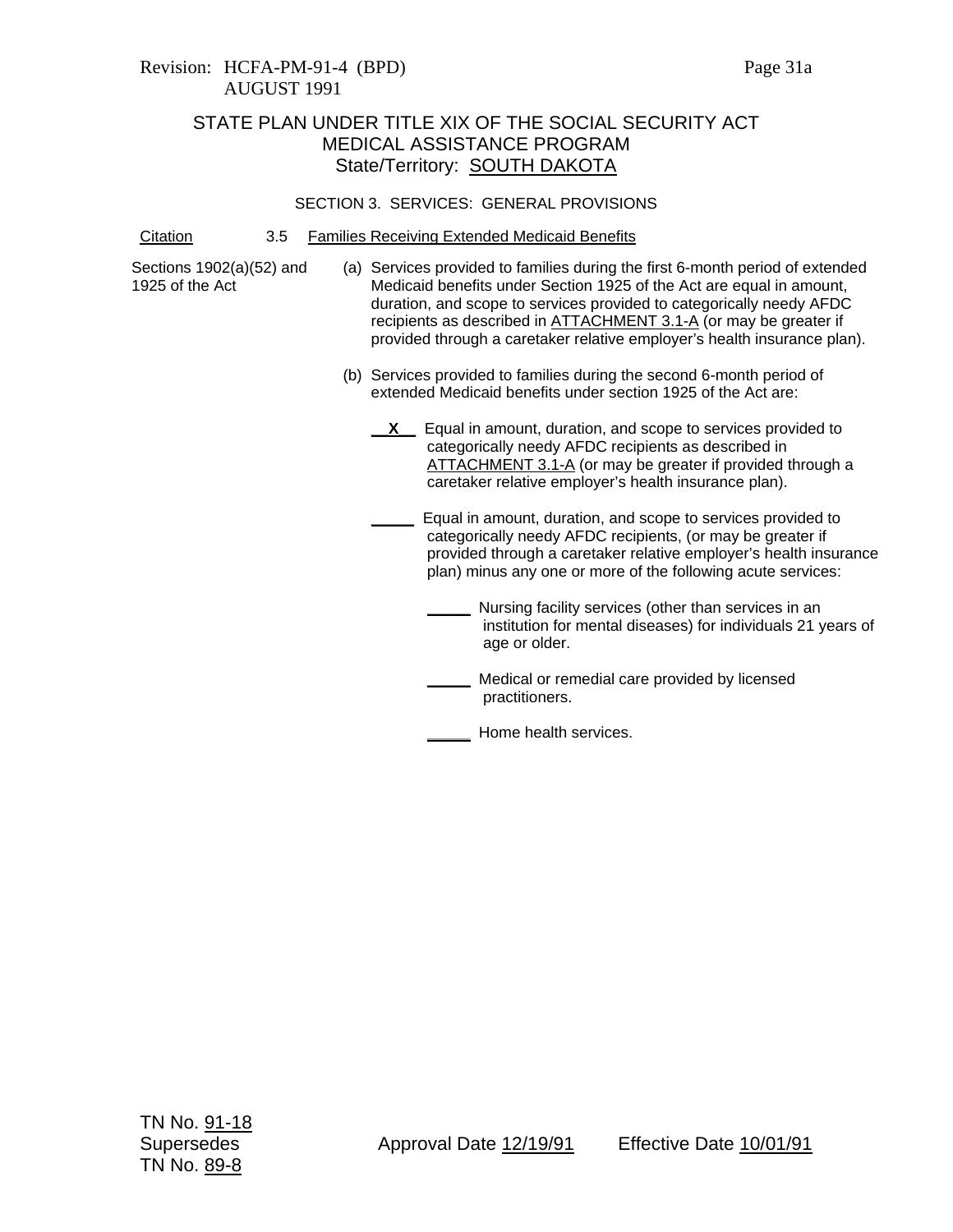#### SECTION 3. SERVICES: GENERAL PROVISIONS

Citation 3.5 Families Receiving Extended Medicaid Benefits (continued)

**\_\_\_\_\_** Private duty nursing services.

**\_\_\_\_\_** Physical therapy and related services.

**\_\_\_\_\_** Other diagnostic, screening, preventive, and rehabilitation services.

**\_\_\_\_\_** Inpatient hospital services and nursing facility services for individuals 65 years of age or over in an institution for mental diseases.

**\_\_\_\_\_** Intermediate care facility services for the mentally retarded.

**\_\_\_\_\_** Inpatient psychiatric services for individuals under age 21.

**\_\_\_\_\_** Hospice services.

**\_\_\_\_\_** Respiratory care services.

**\_\_\_\_\_** Any other medical care and any other type of remedial care recognized under State law and specified by the Secretary.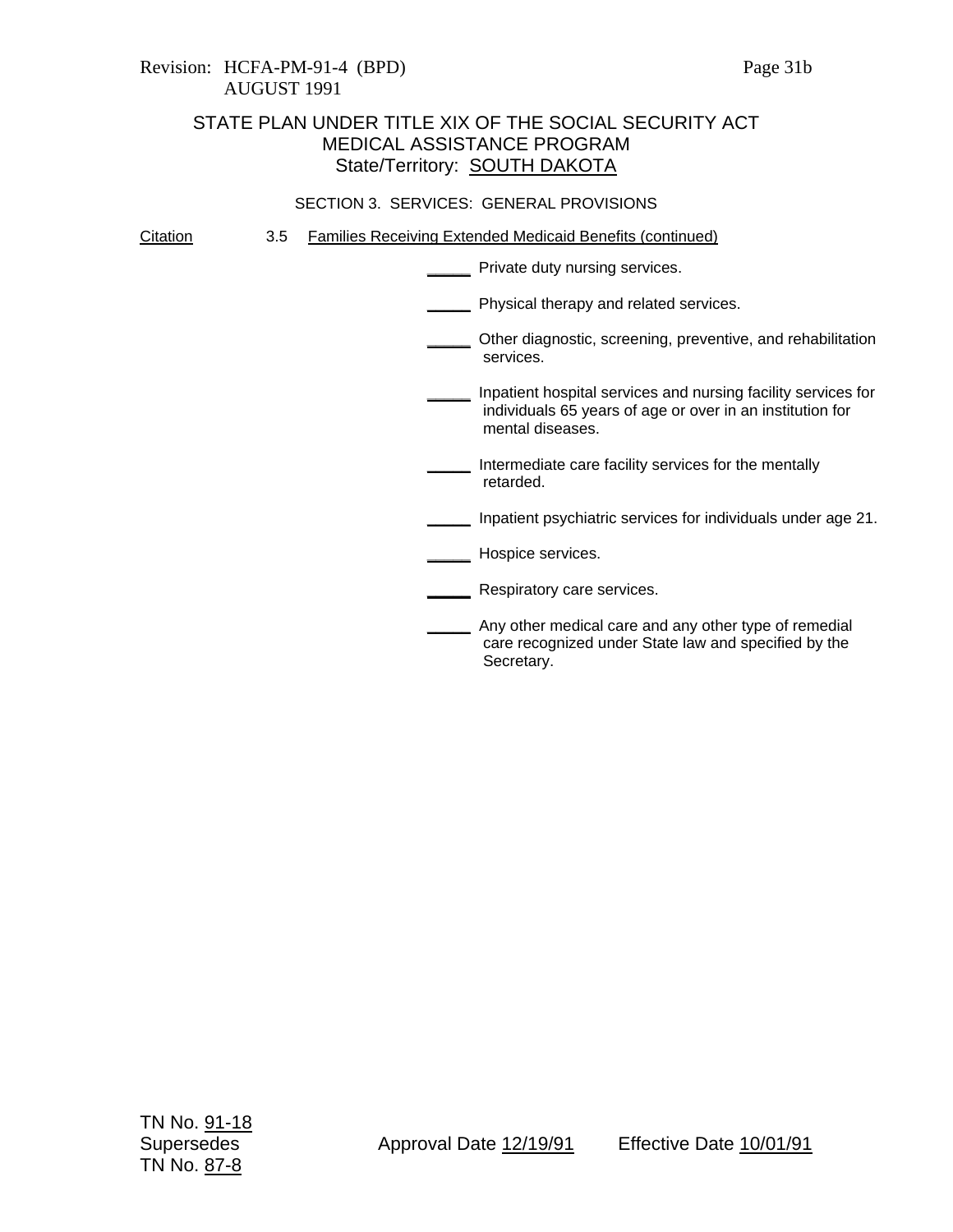### SECTION 3. SERVICES: GENERAL PROVISIONS

Citation 3.5 Families Receiving Extended Medicaid Benefits (continued)

(c) **\_\_\_\_\_** The agency pays the family's premiums, enrollment fees, deductibles, coinsurance, and similar costs for health plans offered by the caretaker's employer as payments for medical assistance—

**\_\_\_\_\_** 1st 6 months **\_\_\_\_\_** 2nd 6 months

- **\_\_\_\_\_** The agency requires caretakers to enroll in employers' health plans as a condition of eligibility.
	- 1<sup>st</sup> 6 months **2<sup>nd</sup> 6 months**
- (d) **\_\_\_\_\_** (1) The Medicaid agency provides assistance to families during the second 6-month period of extended Medicaid benefits through the following alternative methods:
	- **\_\_\_\_\_** Enrollment in the family option of an employer's health plan.
	- **\_\_\_\_\_** Enrollment in the family option of a State employee health plan.
	- **\_\_\_\_\_** Enrollment in the State health plan for the uninsured.
	- **\_\_\_\_\_** Enrollment in an eligible health maintenance organization (HMO) with a prepaid enrollment of less than 50 percent Medicaid recipients (except recipients of extended Medicaid).